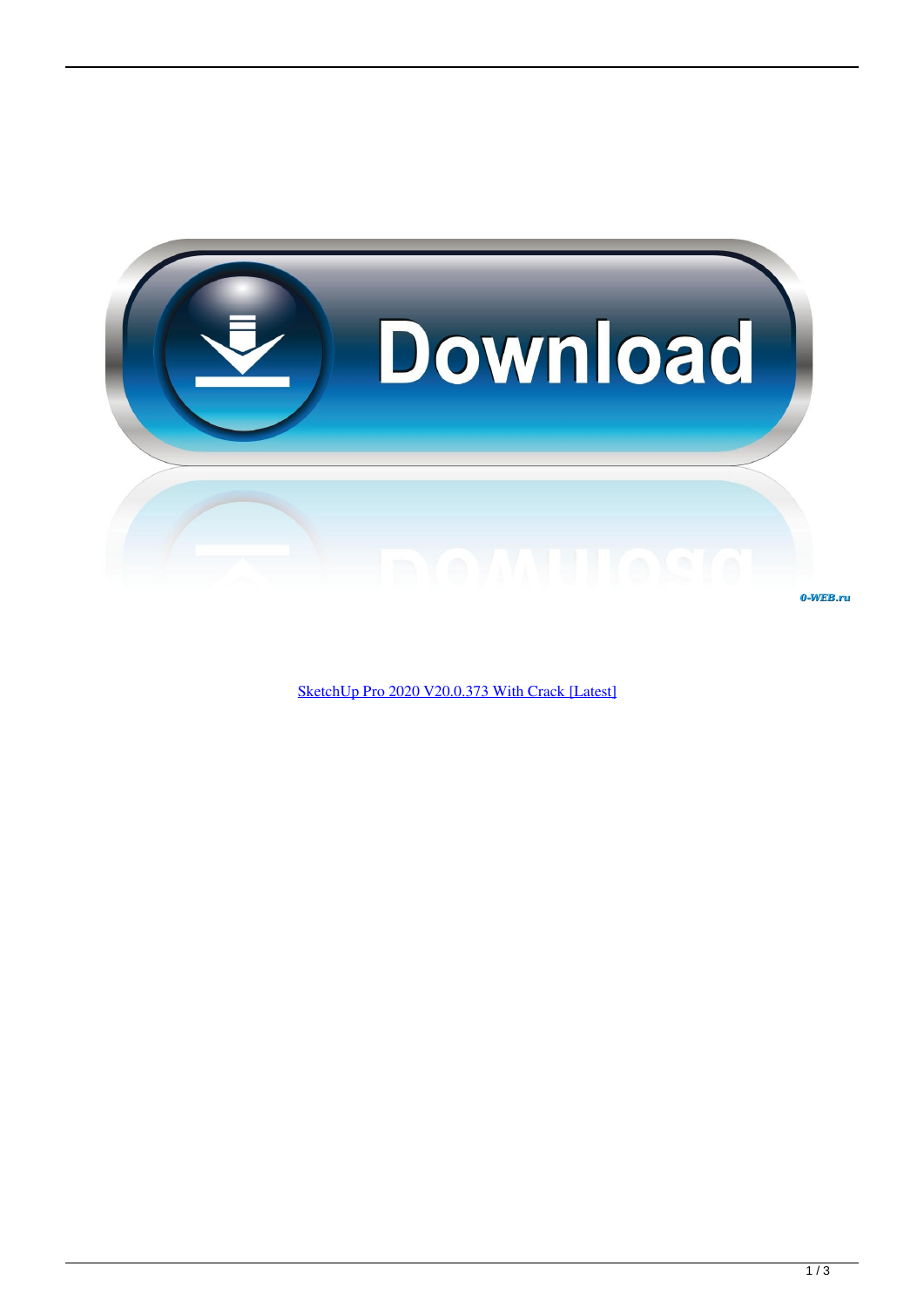

[SketchUp Pro 2020 V20.0.373 With Crack \[Latest\]](http://evacdir.com/ambient/ashphalt/disempowerment.polihua/ZG93bmxvYWR8M3JuTXpOeFpUWTRmSHd4TlRnMU5UazVNekEyZkh3eU16STNmSHdvUlU1SFNVNUZLU0JFY25Wd1lXd2dXMFpwYkdVZ1ZYQnNiMkZrWFE=U2tldGNoVXAgUHJvIDIwMjAgdjIwLjAuMzczIFdpdGggQ3JhY2sgW0xhdGVzdF0U2t.ingests.magpie)